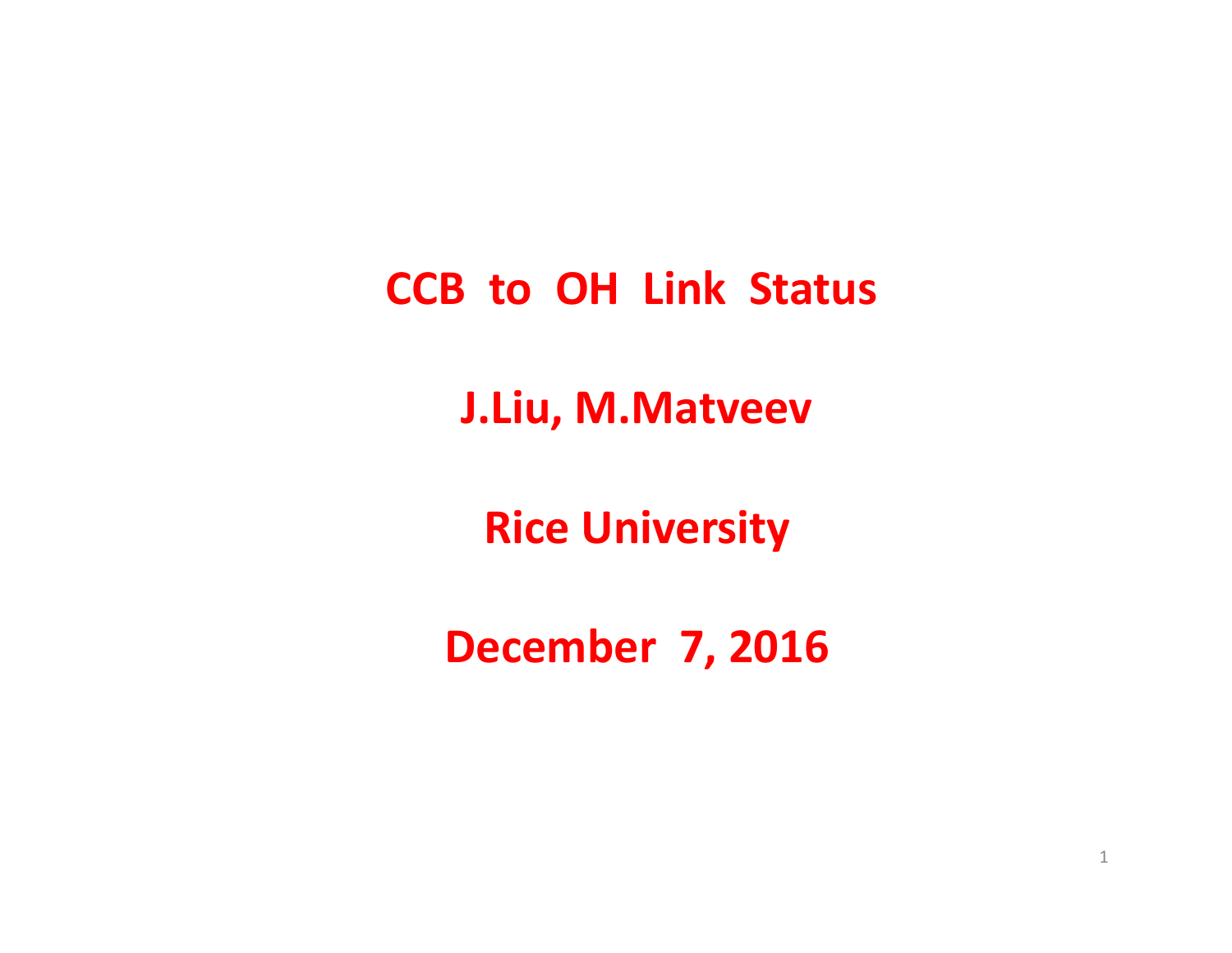## **Mezzanine Board**



- Can be used as a mezzanine on top of the CCB baseboard or as a standalone board with external PS
- **• Six HDMI channels to Optohybrid v2b board**
	- 5 twisted pairs in each cable to carry 40.08MHz clock, TMS, TCK, TDI and TDO signals in LVDS levels
	- 2 single ended lines (Hard Reset and MUX\_CONTROL to select the JTAG path on the OH)
- **• 40.08MHz clock comes from either CCB baseboard (TTC) or crystal oscillator (standalone version)**
- **• JTAG path is either from CCB baseboard or Xilinx compatible 14‐pin connector (standalone version)**
- **• Hard Reset originates from either CCB baseboard or push button (standalone version)**
- Mezzanine specification and firmware for the modified CCB are available at **https://padley.rice.edu/cms/projects.html#ccbgem**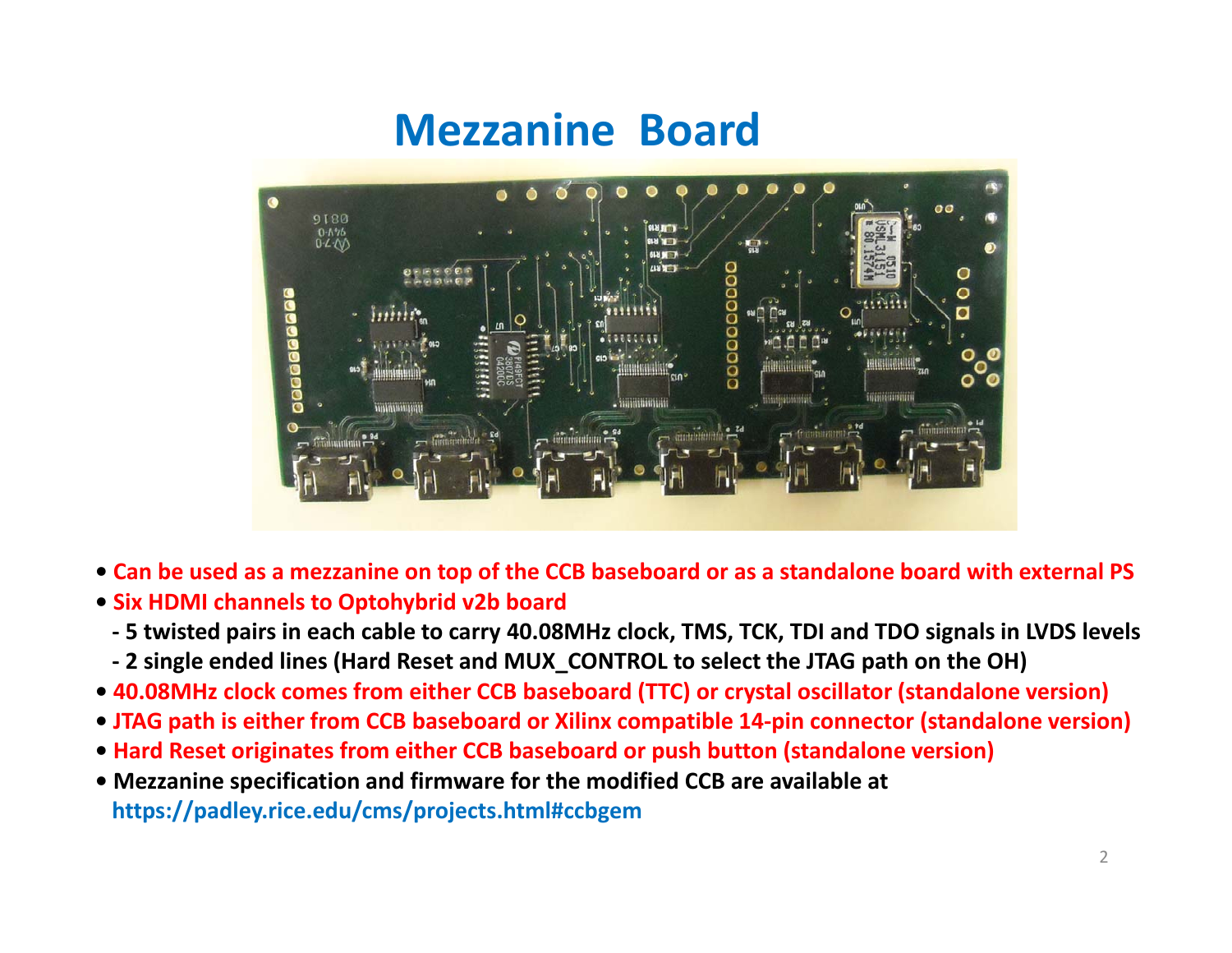## **Modified CCB Board**



- **• 10 CCB mezzanine boards were assembled and tested in spring 2016**
	- **‐ 6 mezzanines installed on CCB baseboards ( , TAMU Rice, 4 boards at CERN)**
	- **‐ 4 standalone boards (Rice, TAMU, Brussels)**
- **• 10 more CCB mezzanines were fabricated and assembled in November 2016**
	- **‐ for UCLA and other test stands, more spares (both mezzanine and standalone versions)**